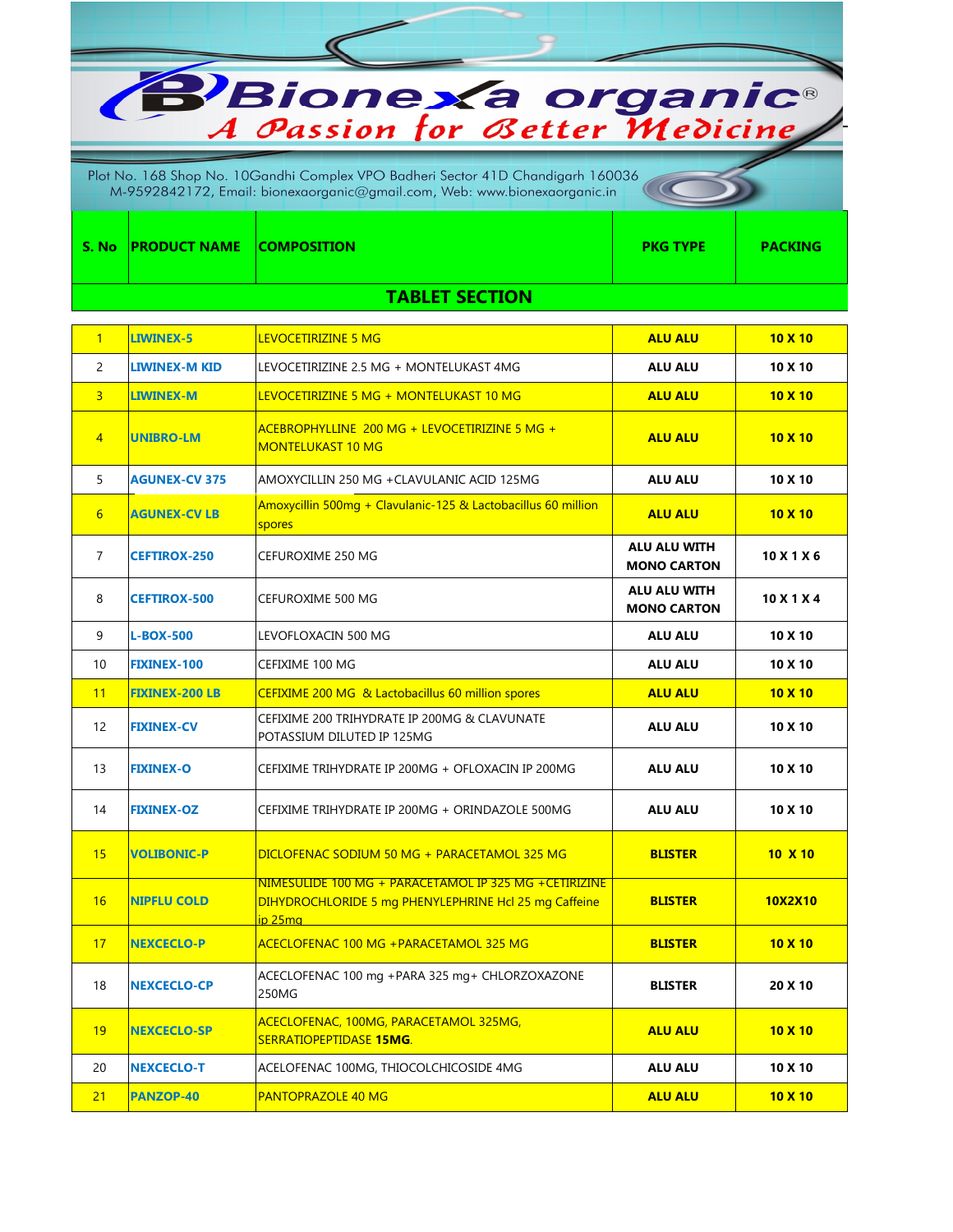| 22             | <b>PANZOP-D</b>       | PANTOPRAZOLE 40 MG + DOMPERIDONE 10 MG                                                         | <b>ALU ALU</b>                            | $10 \times 10$ |
|----------------|-----------------------|------------------------------------------------------------------------------------------------|-------------------------------------------|----------------|
| 23             | <b>RUBINEX-20</b>     | <b>RABEPAZOLE 20 MG</b>                                                                        | <b>ALU ALU</b>                            | 10 X 10        |
| 24             | <b>RUBINEX-D</b>      | RABEPRAZOLE 20 MG + DOMPERIDONE 10 MG                                                          | <b>ALU ALU</b>                            | 10 X 10        |
| 25             | <b>AZIOH-250</b>      | AZITHROMYCIN 250 MG                                                                            | <b>BLISTER WITH</b><br><b>MONO CARTON</b> | 10X1X6         |
| 26             | <b>AZIOH-500</b>      | <b>AZITHROMYCIN 500 MG</b>                                                                     | <b>ALU ALU WITH</b><br><b>MONO CARTON</b> | <b>10X1X3</b>  |
| 27             | <b>TRYMOLIN-FORTE</b> | TRYPSIN 96MG, BROMOLAIN 180MG & RUTOSIDE TRIHDRATE-<br><b>200MG</b>                            | <b>ALU ALU</b>                            | $10 \times 10$ |
| 28             | <b>NEXOF-200</b>      | OFLOXACIN 200 MG                                                                               | <b>ALU ALU</b>                            | 20 X 10        |
| 29             | <b>NEXOF-OZ</b>       | OFLOXACIN 200 MG+ ORNIDAZOLE 500 MG                                                            | <b>ALU ALU</b>                            | 10 X 10        |
| 30             | <b>C2ZIC</b>          | CALCIUM CARBONATE 1250 MG+ VIT D3 250 I.U.                                                     | <b>BLISTER</b>                            | 3X10           |
| 31             | <b>C2ZIC-CT</b>       | CALCIUM CITRATE 1200 MG EQ. TO ELEMENTAL CALCIUM 252<br>MG + CALCITRIOL 0.25 MCG               | <b>BLISTER</b>                            | 3 X 10         |
| 32             | <b>FERIZIC-XT</b>     | Ferrous Ascorbate 100mg + Folic Acid 1.5mg+ Zinc Sulphate<br>monohydrate 7.5mg                 | <b>ALU ALU</b>                            | <b>10X10</b>   |
| 33             | <b>NEXPIN-10</b>      | <b>ISOSUPRINE-10MG SR</b>                                                                      | <b>BLISTER</b>                            | $10 \times 10$ |
| 34             | <b>DIF-CORT 6</b>     | DEFLAZACORT TABLETS 6MG                                                                        | <b>ALU ALU</b>                            | 10 X 10        |
| 35             | <b>ETORINEX-T</b>     | ETORICOXIB 60 MG + THIOCOLCHICOSIDE 4 MG                                                       | <b>ALU ALU</b>                            | 10 X 10        |
| 36             | <b>UDEPIX-300</b>     | Ursodeoxycholic Acid 300MG                                                                     | <b>ALU ALU</b>                            | $10 \times 10$ |
|                |                       | <b>DIABETIC SECTION</b>                                                                        |                                           |                |
| $\mathbf{1}$   | <b>GLIMNEXA-M1</b>    | GLIMEPIRIDE USP 2MG & METFORMIN HYDROCHLORIDE IP<br>500MG                                      | <b>BLISTER</b>                            | 10X2X10        |
| 2              | <b>GLIMNEXA-M2</b>    | GLIMEPIRIDE USP 1MG & METFORMIN HYDROCHLORIDE IP<br>500MG                                      | <b>BLISTER</b>                            | 10X2X10        |
| $\overline{3}$ | <b>GLIMNEXA-V3</b>    | <b>GLIMEPIRIDE USP 2MG &amp; VOGLIBOSE 0.3 MG</b>                                              | <b>BLISTER</b>                            | $10 \times 10$ |
|                |                       | <b>CAPSULE SECTION</b>                                                                         |                                           |                |
| 1              | <b>AGUNEX-500</b>     | AMOXYCILLINE 500MG                                                                             | <b>BLISTER</b>                            | 10 X 10        |
| $\overline{2}$ | <b>PANZOP-DSR</b>     | PANTOPRAZOLE 40 MG + DOMPERIDONE 30 MG SR                                                      | <b>ALU ALU</b>                            | $10 \times 10$ |
| 3              | <b>PANZOP-LS</b>      | PANTOPRAZOLE 40 MG + LEVOSULPRIDE (SR) 75mg                                                    | <b>ALU ALU</b>                            | 10 X 10        |
| $\overline{4}$ | <b>RUBINEX-DSR</b>    | RABEPRAZOLE 20 MG + DOMPERIDONE 30 MG (SR)                                                     | <b>ALU ALU</b>                            | $10 \times 10$ |
| $5\phantom{a}$ | <b>RUBINEX-LS</b>     | RABEPRAZOLE Sodium (EC Pellets) 20 MG + LEVOSULPRIDE<br>$(SR)$ 75mg                            | <b>ALU ALU</b>                            | $10 \times 10$ |
| 6              | OMIDX-20              | OMEPRAZOLE 20 MG                                                                               | <b>ALU STRIP</b>                          | 10 X 10        |
| $\overline{7}$ | <b>OMIDX-D</b>        | OMEPRAZOLE 20 MG +DOMPERIDONE 10MG                                                             | <b>ALU STRIP</b>                          | 10 X 10        |
| 8              | <b>ESOMIDX-D</b>      | ESOMEPRAZOLE 40MG + DOMPERIDONE 30MG SR                                                        | <b>ALU ALU</b>                            | 10 X 10        |
| 9              | <b>BILBY-VIT</b>      | MULTI VIT, ANTIOXIDANT, GINSENG & MULTIMINERAL CAP.                                            | <b>BLISTER</b>                            | 10 X 10        |
| 10             | <b>NEXCOB-VIT</b>     | MECOBALAMIN 1500.00 MCG, ALPHA LIPOIC ACID 100.00 MG,<br>VITAMIN B1 3.00 MG, FOLIC ACID 1.50MG | <b>ALU ALU</b>                            | 10 X 10        |
| 11             | <b>PROLIC</b>         | PROBIOTICS AND PROBIOTIC CAPSULES                                                              | <b>ALU ALU</b>                            | 10 X 10        |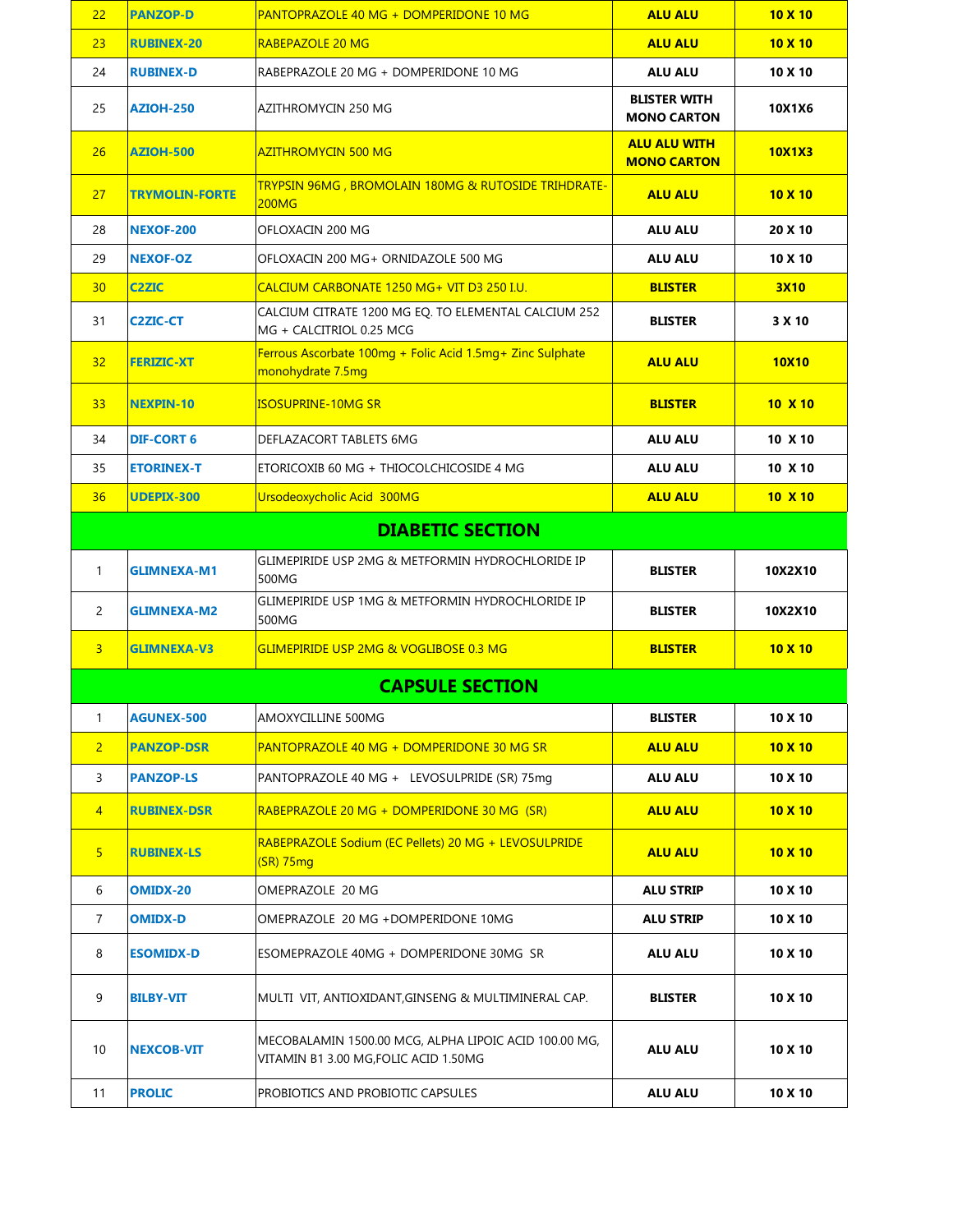| 12             | <b>BIOITRA-100</b>                           | ITRACONAZOLE-100MG                                                                                                                                                                                                                                                                                                                                                                                                               | <b>BLISTER</b>              | 10X1X4         |
|----------------|----------------------------------------------|----------------------------------------------------------------------------------------------------------------------------------------------------------------------------------------------------------------------------------------------------------------------------------------------------------------------------------------------------------------------------------------------------------------------------------|-----------------------------|----------------|
| 13             | <b>BIOITRA-200</b>                           | ITRACONAZOLE-200MG                                                                                                                                                                                                                                                                                                                                                                                                               | <b>BLISTER</b>              | 10X1X4         |
|                |                                              | <b>SOFT GEL SECTION</b>                                                                                                                                                                                                                                                                                                                                                                                                          |                             |                |
| $\mathbf{1}$   | <b>BIOLYC</b>                                | Lycopene6%-5000mcg + Lutein8%-6mg + Biotin-10mcg +<br>DiBasic Calcium Phosphate-75mg + Lysine-50mg + Ferrous<br>Fumerate-45mg + Niacinamide-20mg + Zinc Sulphate-10mg +<br>Magnesium Hydroxide-10mg + Betacarotene (10%)-1000mcg +<br>Folic Acid-200mcg + Copper Sulphate-500mcg + Manganese<br>Sulphate-500mcg + Chromium Chloride-100mcg + Sodium<br>Selenate-100mcg + Vitamin B6-1mg + Vitamin D3-5mcg +<br>Vitamin-B12-1mcg) | <b>BLISTER</b>              | $10 \times 10$ |
| $\overline{2}$ | <b>C2ZIC-CT</b>                              | CALCITRIOL ip .25 mcg + CALCIUM CARBONATE ip 500 mg<br>(equivalent to elemental calcium 200 mg) + ZINC usp 7.5 mg<br>(soft gletin cap)                                                                                                                                                                                                                                                                                           | <b>BLISTER</b>              | $10 \times 10$ |
| $\overline{3}$ | <b>BILBY-PLUS</b>                            | Ginkgo biloba extract: 80mg + stardardised to 24% +<br>ginkgoflavon glycosides and a minimum of 6% terpene lactines)<br>+ vitamin B1 : 2.5mg + vitamin B2 : 2.5mg + Niacinamide :<br>25mg + calcium patothenate: 12.5mg + folic acid: 75 mcg +<br>vitamin B6: 1mg + Vitamin C : 75mg + Methylcobalamin : 10mcg                                                                                                                   | <b>BLISTER</b>              | 3 X 10         |
| $\overline{4}$ | <b>PGESTRON-100</b>                          | NATURAL MICRONISED PROGESTRON SOFTGEL 100MG                                                                                                                                                                                                                                                                                                                                                                                      | <b>BLISTER</b>              | <b>10X10</b>   |
| 5              | <b>PGESTRON-200</b>                          | NATURAL MICRONISED PROGESTRON SOFTGEL 200MG                                                                                                                                                                                                                                                                                                                                                                                      | <b>BLISTER</b>              | 10X10          |
| 6              | <b>BILBY-3G</b>                              | OMEGA 3 FATTY ACID ,GREEN TEA EXTRACT,GINKGO<br>BILOBA, GINSENG, GREPE SEED EXTRACT, ANTIOXIDANT<br>VITAMIN, MINERALS AND TRACED ELEMENTS                                                                                                                                                                                                                                                                                        | <b>BLISTER</b>              | 10X10          |
|                |                                              | <b>AYURVEDIC SECTION</b>                                                                                                                                                                                                                                                                                                                                                                                                         |                             |                |
| $\mathbf{1}$   | <b>OMIGEST</b>                               | Ajowain 10mg, Fennel 10mg, Caraway 10mg, Coriander 10mg<br>& Cardamom 10mg                                                                                                                                                                                                                                                                                                                                                       | <b>ALU ALU (TABLETS)</b>    | $10 \times 10$ |
| $\overline{2}$ | <b>OESTOYOGA-GOLD</b><br>(JOINT PAIN RELEIF) | Suvarna Bhasma 1mg, Yograj Guggul 30mg, Maharasanadi<br>Quath (Solid Extract) 235mg, Bang Bhasma 5mg, Nag Bhasma<br>5mg, Loh Bhasma 5mg, Mandur Bhasma 5mg, Makshik Bhasma<br>5mg, Abhrak Bhasma 5mg, Rasa Sindhur 5mg                                                                                                                                                                                                           | <b>ALU ALU (TABLETS)</b>    | $10 \times 10$ |
| 3              | <b>OESTOYOGA</b><br>(JOINT PAIN RELEIF)      | Each 5ml : Datura 300mg, Kali musli 300mg, Menthol 0.01ml, Til<br>Tel 2.9ml, Rasna 200mg, Mustered oil 7ml, Shilajeet 300mg,<br>Gondru Gond 100mg, Karpoor 0.5mg, Lahasun 500mg                                                                                                                                                                                                                                                  | <b>WITH CARTON</b><br>(OIL) | <b>60ML</b>    |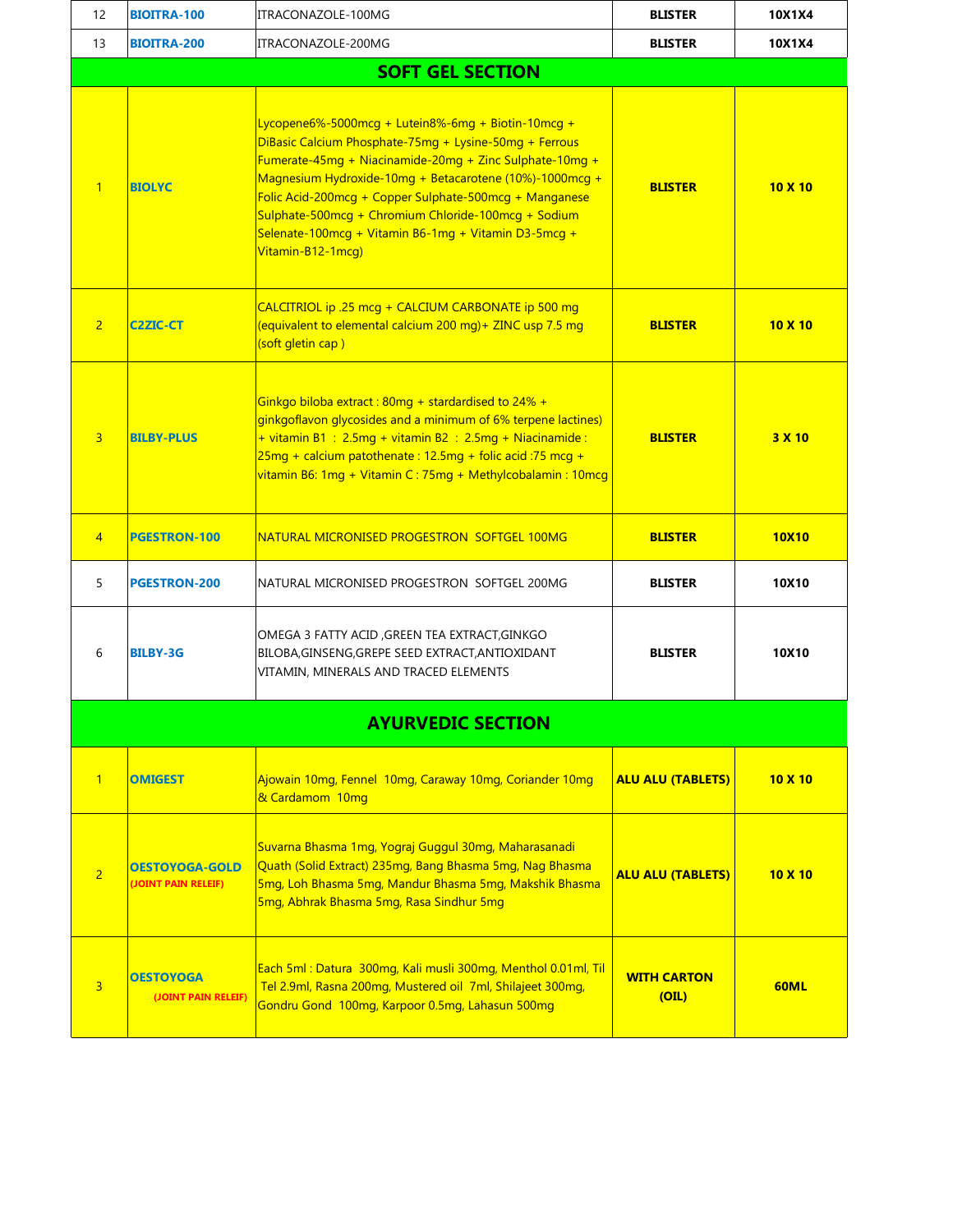| $\overline{4}$  | <b>ABROTUS-HONEY</b><br>(COUGH SYRUP)       | Each (5ml) contains: Tulsi 50.0 mg, Mulethi 50.0 mg, Banaphsa<br>50.0 mg, Kantkari 50.0 mg, Talispatra 50.0 mg, Sunthi 25.0 mg,<br>Pippali 25.0 mg, Vasaka 25.0 mg, Shati 25.0 mg, Pudina Satva<br>3.0 mg, Shudha Madhu (Honey) 1.75 gm                                                                                                                                                                                                                                                                                                                                         | <b>WITH CARTON</b><br>(SYRUP) | <b>100ML</b>  |
|-----------------|---------------------------------------------|---------------------------------------------------------------------------------------------------------------------------------------------------------------------------------------------------------------------------------------------------------------------------------------------------------------------------------------------------------------------------------------------------------------------------------------------------------------------------------------------------------------------------------------------------------------------------------|-------------------------------|---------------|
| $\overline{5}$  | <b>GYNAZIC</b><br>(UTRINE TONIC)            | EACH 5ML CONTAINS: Saraca Asoca (ASHOK) 125mg,<br>Symplocos Racemosa (Lodher) 125mg, Trachysperrnum Ammi<br>(Ajwain) 40mg, Mesua Ferrea (Nag Kesar) 50mg, Putranjiva<br>Roxburghii (Jiyapota) 30mg, Asparagus Racemosus (Satawara)<br>50mg, Withania Somnifra (Aswagandha) 50mg, Cyperus<br>Rotundus (Nagarmotha) 25mg, Nordostachys Jatamansi<br>(Jatamansi) 20mg, Pueraria Tuberosa (Vidari Kand) 25mg,<br>Embelica Officianlis (Amla) 25mg, Terminalia Chebula (Harar)<br>25mg, Asphaltum Punjabinum (Shilajeet) 25mg, Abroma<br>Augusta (Ulat Kambal) 50mg & Dash Mool 50mg | <b>WITH CARTON</b><br>(SYRUP) | <b>200 ML</b> |
| $6\overline{6}$ | <b>ZYMOPIC-LIVR</b><br>(LIVER+ENZYME)       | Bhringraj 450mg, Sarpunka 450mg, Rohitiki chhal 400mg,<br>Arjuna Chhal 400mg, Ashwagandha 400mg, Chirayata 200mg,<br>Kalmegh 200mg, Makoy 200mg, Vaividang 200mg, Pitpapda<br>200mg, Bhuiamla 100mg, Daru Haldi 200mg, Pudina 100mg,<br>Tulsi 100mg, Kasni 100mg, Giloy 100mg, Harad 100mg, Bahera<br>100mg, Amla 100mg, Kutki 100mg, Chitrakmool 100mg                                                                                                                                                                                                                         | <b>WITH CARTON</b><br>(SYRUP) | <b>200 ML</b> |
|                 |                                             | <b>SYRUP SECTION</b>                                                                                                                                                                                                                                                                                                                                                                                                                                                                                                                                                            |                               |               |
| $\overline{1}$  | <b>PEPIZYM-SF</b><br>(SUGAR FREE)           | EACH 10ML CONTAINS: FUNGAL DIASTASE (1:1200) 50GM<br>(DIGESTS NOT LESS THAN 60GM OF COOKED STARCH) PEPSIN<br>(1:3000) 10MG (DIGESTS NOT LESS THAN 30GM OF<br><b>COAGULATED EGGE ALBUMIN IN A FLAVOURED SYRUPY BASE</b><br>Q.S.                                                                                                                                                                                                                                                                                                                                                  | <b>WITH CARTON</b>            | <b>200 ML</b> |
| $\overline{2}$  | <b>ZYMOPIC-SF</b><br><b>(SUGAR</b><br>FREE) | EACH 10ML CONTAINS: FUNGAL DIASTASE (1:1200) 50GM<br>(DIGESTS NOT LESS THAN 60GM OF COOKED STARCH) PEPSIN<br>(1:3000) 10MG (DIGESTS NOT LESS THAN 30GM OF<br><b>COAGULATED EGGE ALBUMIN IN A FLAVOURED SYRUPY BASE</b><br>Q.S.                                                                                                                                                                                                                                                                                                                                                  | <b>WITH CARTON</b>            | <b>200 ML</b> |
| $\overline{3}$  | <b>CARMITIN</b>                             | <b>EACH 5ML CONTAINS: ALPHA-AMYLASE 100MG, PAPAIN</b><br>50MG                                                                                                                                                                                                                                                                                                                                                                                                                                                                                                                   | <b>WITH CARTON</b>            | <b>100 ML</b> |
| $\overline{4}$  | <b>BIOLYC</b>                               | Each 10ML Contains: LYCOPENE (6%) 2000MCG, Zinc (As Zinc<br>Gluconate) 3mg, copper Sulphate 500mcg, Selenium (as Sodium<br>Selenite) 35mcg, Niacinamide 25mg, Pyridoxine Hydrochloride<br>1.50mg, Iodine (As Potassium Iodine) 100mcg, Cyanocobalamin<br>1 <sub>mcq</sub>                                                                                                                                                                                                                                                                                                       | <b>WITH CARTON</b>            | <b>200 ML</b> |
| 5 <sup>1</sup>  | <b>THAYNEX-L</b>                            | <b>THIAMINE HYDROCHLORIDE 2.5MG, RIBOFLAVIN 2.5MG,</b><br>PYRIDOXINE HYDROCHLORIDE 1MG, CYANOCOBALAMIN<br>2.5MCG, NIACIANAMIDE 25MG, LYSINE HYDROCHLORIDE<br>50MG, D-PANTHENOL 2.5MG FLAVOURED SYRUP BASE                                                                                                                                                                                                                                                                                                                                                                       | <b>WITH CARTON</b>            | <b>200 ML</b> |
| 6               | <b>BIOHEPTA-T</b>                           | CYPROHEPTADINE HCL 2MG + TRICHOLINE CITRATE 0.275<br>MG/5ML                                                                                                                                                                                                                                                                                                                                                                                                                                                                                                                     | <b>WITH CARTON</b>            | 200 ML        |
| 7 <sup>1</sup>  | <b>FERIZIC-XT</b>                           | FERROUS ASCORBATE 30MG, FOLIC ACID 550 MCG.                                                                                                                                                                                                                                                                                                                                                                                                                                                                                                                                     | <b>WITH CARTON</b>            | <b>200 ML</b> |
| 8               | <b>OMIDX-GEL</b>                            | <u>ACTIVATED DIMETHICONE 50MG + MAGNESIUM HYDROXIDE</u><br>250MG + DRIED ALUMINUM HYDROXIDE GEL 250 MG /5ML<br>(SUGAR FREE)                                                                                                                                                                                                                                                                                                                                                                                                                                                     |                               | <b>170 ML</b> |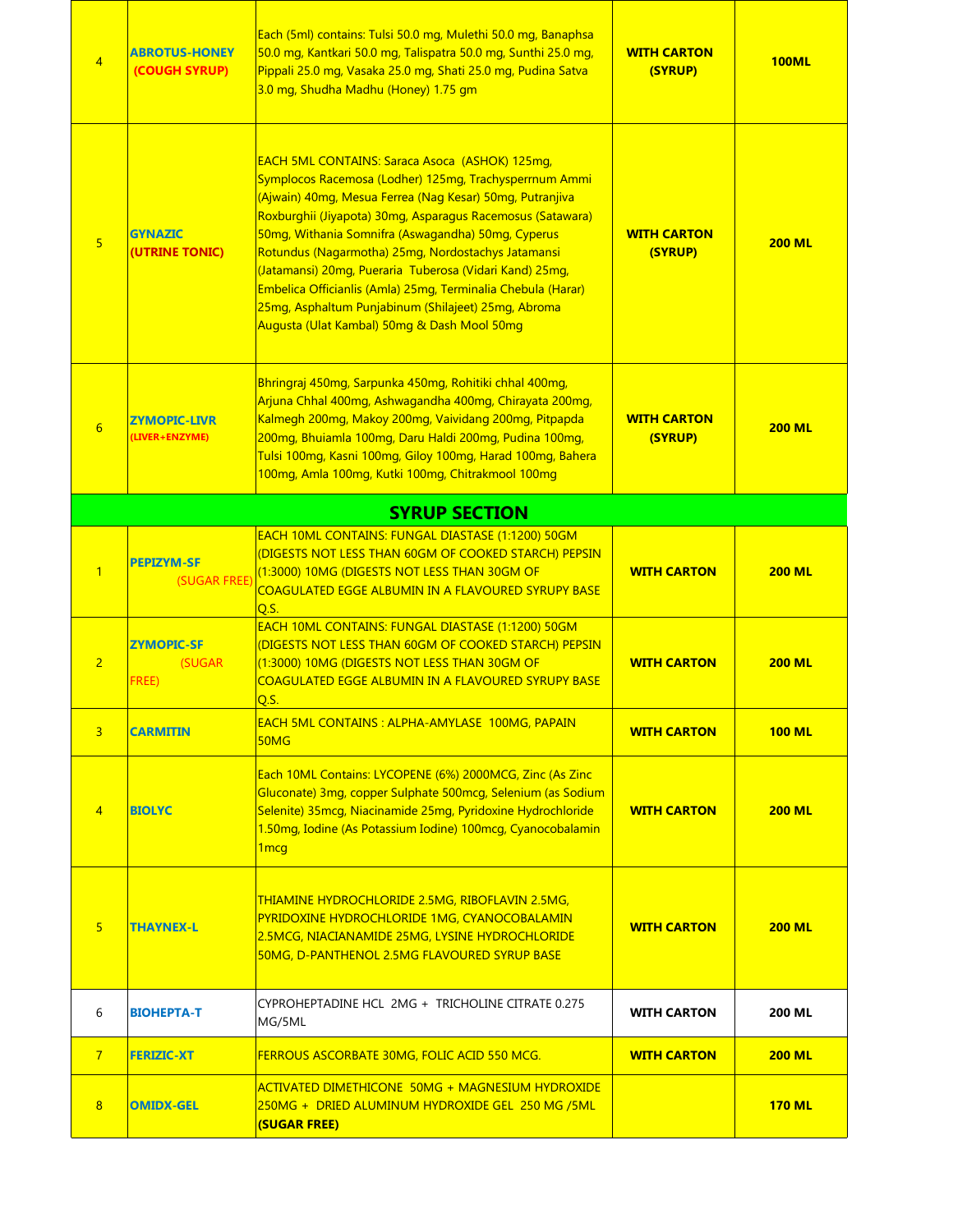| 9 <sup>°</sup>        | <b>OMIGEST-GEL</b>                 | METHYL POLYSILOXANE 150MG, MAGNESIUM TRISILICATE<br>750MG, ALUMUNIUM HYDROXIDE GEL 750MG                                                                                                                                                                                                                                                 |                    | <b>170ML</b>  |
|-----------------------|------------------------------------|------------------------------------------------------------------------------------------------------------------------------------------------------------------------------------------------------------------------------------------------------------------------------------------------------------------------------------------|--------------------|---------------|
| 10 <sup>°</sup>       | <b>ABROTUS-DX</b><br><b>JUNIOR</b> | DEXTROMETHORPHEN HBR IP 5 MG + CPM 2MG                                                                                                                                                                                                                                                                                                   |                    | 60ML          |
| 11                    | <b>ABROTUS</b>                     | Each 5 ml contains: Ambroxol Hydrochloride-15 mg,<br>Guaiphenesin- 50, Terbutaline- 1.5 mg, Menthol- 2.5 mg                                                                                                                                                                                                                              |                    | <b>100 ML</b> |
| 12                    | <b>ABROTUS-GM</b>                  | <b>TERBUTALINE SULPHATE 1.25MG + BROMHEXINE</b><br>HYDROCHLORIDE 4MG + GUAIPHENESIN IP 50 MG +<br>MENTHOL 2.5 MG/ 5 ML                                                                                                                                                                                                                   |                    | <b>100 ML</b> |
| 13                    | <b>NIPFLU DS</b>                   | PARACETAMOL IP 250 MG + PHENYLEPHRINE HYDROCHORIDE<br>IP 5 MG+CPM2 mg+ SODIUM CIRTAE IP 60 MG + MENTHOL IP<br>1 MG                                                                                                                                                                                                                       |                    | 60ML          |
| 14                    | <b>NEXOF-OZ</b>                    | Ofloxacin 50 mg + Ornidazole 125 mg/5ml                                                                                                                                                                                                                                                                                                  | <b>WITH CARTON</b> | 30ML          |
| 15                    | <b>B-LAC</b>                       | EACH 15 ML CONTAINS LACTULOSE 10 MG                                                                                                                                                                                                                                                                                                      | <b>WITH CARTON</b> | <b>200 ML</b> |
| 16                    | <b>B-LAC</b>                       | each 15 ml contains lactulose 10 mg                                                                                                                                                                                                                                                                                                      | <b>WITH CARTON</b> | <b>100 ML</b> |
|                       |                                    | <b>PEDIATRIC SECTION</b>                                                                                                                                                                                                                                                                                                                 |                    |               |
| 1                     | <b>CARMITIN</b>                    | EACH 5ML CONTAINS : ALPHA-AMYLASE 100MG, PAPAIN<br>50MG                                                                                                                                                                                                                                                                                  | <b>WITH CARTON</b> | <b>15 ML</b>  |
| $\overline{2}$        | <b>BIOHEPTA-T</b>                  | Cyproheptadine 1.5MG + Tricholine Citrate 55 mg                                                                                                                                                                                                                                                                                          | <b>WITH CARTON</b> | 15ML          |
| 3                     | <b>NIPFLU KID</b>                  | PARACETAMOL 125 MG + PHENYLPHRINE HCL 2.5 MG +<br>CHLORPHENIRAMINE MELEATE 1 MG                                                                                                                                                                                                                                                          | <b>WITH CARTON</b> | <b>15ML</b>   |
| 4                     | <b>BILBY-VIT</b><br>(MULTIVITAMIN) | L-Lysine - 6 MG, Zinc Sulphate - 0.6 MG, Niacinamide - 2.5 MG,<br>Vitamin A - 500 IU, Vitamin E - 1.5 IU, Cyanocobalamin - 0.5<br>MCG, Pyridoxine - 0.25 MG, Riboflavin - 0.25 MG, Thiamine -<br>0.25 MG, Manganese - 0.05 MG, Sodium Selenate - 10 MCG, D-<br>Panthenol - 0.5 MG, Cholecalciferol - 100 IU, Sodium Molybdate -<br>1 MCG | <b>WITH CARTON</b> | 30 ML         |
| 5                     | <b>C2ZIC-D3</b>                    | VITAMIN D3 CHOLECALCIFEROL ORAL DROP ) 400 IU                                                                                                                                                                                                                                                                                            | <b>WITH CARTON</b> | 30ML          |
|                       |                                    | <b>DRY SYRUP SECTION</b>                                                                                                                                                                                                                                                                                                                 |                    |               |
| $\mathbf{1}$          | <b>AGUNEX-CV</b>                   | AMOXYCILLIN 200 MG+ CLAVULANIC ACID 28.5 MG/5ML                                                                                                                                                                                                                                                                                          | <b>WITH CARTON</b> | <b>30 ML</b>  |
| $\mathbf{2}^{\prime}$ | <b>AGUNEX-CV DS</b>                | AMOXYCILLIN 400MG+CLAVULANIC ACID 57 MG/5ML                                                                                                                                                                                                                                                                                              | <b>WITH CARTON</b> | 30 ML         |
| 3                     | <b>FIXINEX-50</b>                  | CEFIXIME 50 mg/5ML                                                                                                                                                                                                                                                                                                                       | <b>WITH CARTON</b> | 30 ML         |
| 4                     | <b>FIXINEX-O</b>                   | CEFIXIME 50 mg + OFLOXACIN 50 MG/5ML                                                                                                                                                                                                                                                                                                     | <b>WITH CARTON</b> | 30 ML         |
| 5                     | <b>FIXINEX-AZ</b>                  | CEFIXIME 50 mg + AZITHROMICIN 100 mg/5ML                                                                                                                                                                                                                                                                                                 | <b>WITH CARTON</b> | 30 ML         |
| 6 <sup>1</sup>        | <b>BIOLINEZ-100</b>                | LINEZOLIDE-100MG (WITH WATER)                                                                                                                                                                                                                                                                                                            | <b>WITH CARTON</b> | <b>30ML</b>   |
| $\overline{7}$        | <b>CEFTIROX-125</b>                | CEFUROXIME-125MG                                                                                                                                                                                                                                                                                                                         | <b>WITH CARTON</b> | 30ML          |
| 8                     | <b>BIOCEP-50</b>                   | CEFPODOXIME-50                                                                                                                                                                                                                                                                                                                           | <b>WITH CARTON</b> | 30ML          |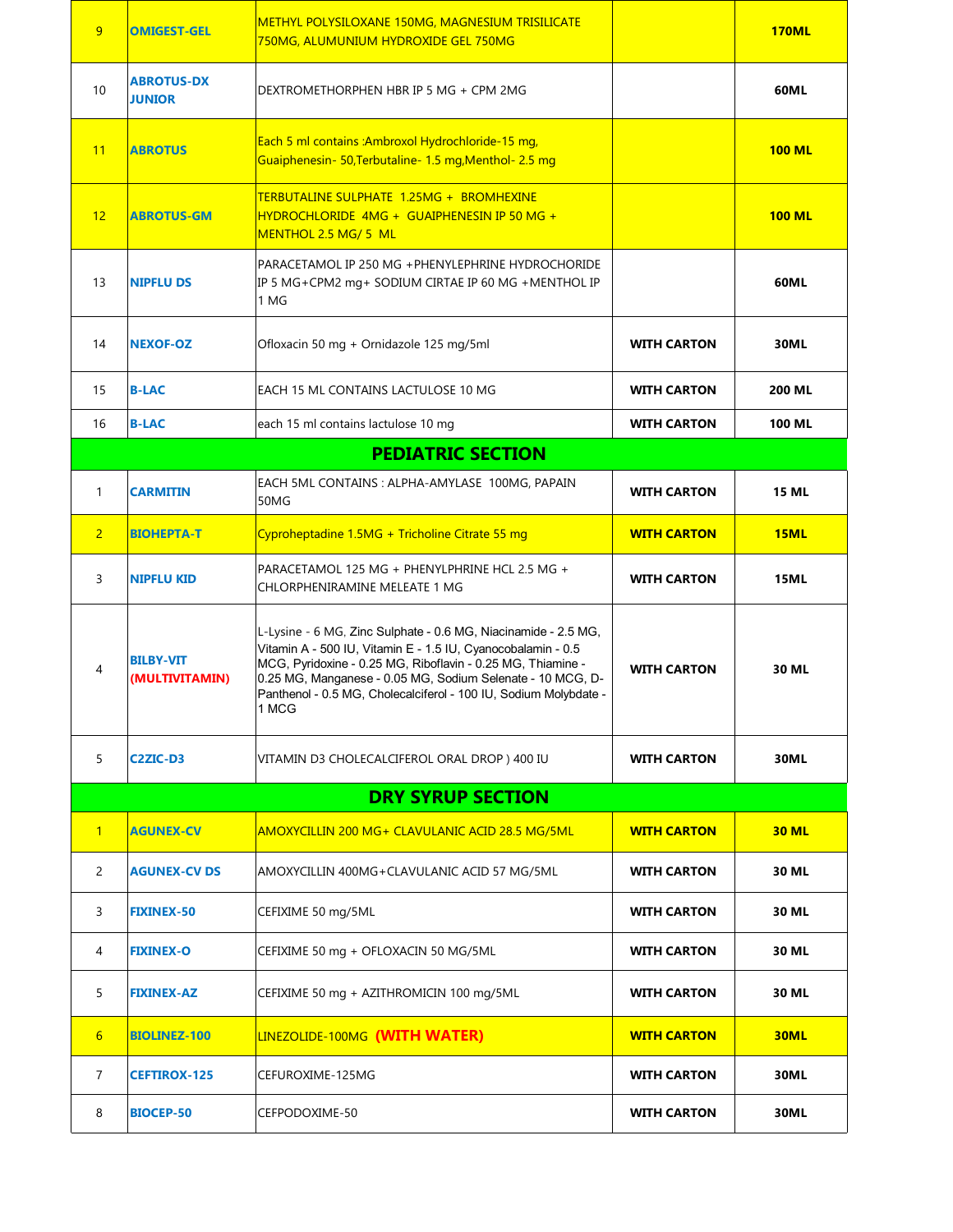| 9              | <b>BIOCEP-100</b>                 | CEFPODOXIME-100                                                                                                                                                                                                                                                                                                                                                              | <b>WITH CARTON</b> | 30ML          |  |  |
|----------------|-----------------------------------|------------------------------------------------------------------------------------------------------------------------------------------------------------------------------------------------------------------------------------------------------------------------------------------------------------------------------------------------------------------------------|--------------------|---------------|--|--|
|                | <b>POWDER/SACHET SECTION</b>      |                                                                                                                                                                                                                                                                                                                                                                              |                    |               |  |  |
| $\mathbf{1}$   | <b>MOMPROVIT</b><br>(SUGAR FREE)  | Each 100gm contains (approx) Energy 258 k.cal, Protein (1%) 40gm,<br>Carbohydrate 50gm, Fat 2gm, DHA Powder (10%) 80mcg, Magnesium<br>10mg, Selenium 5mcg, Calcium 2400mg, Vitamin A 500 I.U., Vitamin<br>B1 5mg, Vitamin B2 25mg, Vitamin B6 63mcg, Vitamin B12 0.5mg,<br>Vitamin C 75mg, Vitamin D 3200 I.U., Niacinamide 5mg, Vitamin E<br>3mg, Folic Acid 1mg, Zinc 10mg | <b>WITH DHA</b>    | <b>200 GM</b> |  |  |
| $\overline{2}$ | C <sub>2</sub> ZIC-D <sub>3</sub> | <b>CHOLECALCIFEROL-60,000 IU SACHET</b>                                                                                                                                                                                                                                                                                                                                      | <b>SACHET</b>      | 1 GM          |  |  |
| 3              | <b>PROLIC</b>                     | PREBIOTIC & PROBIOTIC SACHET                                                                                                                                                                                                                                                                                                                                                 | <b>SACHET</b>      | 1 GM          |  |  |
|                |                                   | <b>TOPICAL SECTION</b>                                                                                                                                                                                                                                                                                                                                                       |                    |               |  |  |
| $\mathbf{1}$   | <b>VOLIBONIC-GEL</b>              | Diclofenac Diethylamine 1.16% (Eqv. Diclofenac Sodium<br>1.00%w/w), Methyl Salicylate 10.00%w/w, Menthol 5%w/w,<br>Linseed Oil, 3.00%w/w, Benzyl Alcohol 1.00%w/w, Gel Base<br>Q.S.                                                                                                                                                                                          |                    | <b>30 GM</b>  |  |  |
| $\overline{2}$ | <b>BODINEX-M</b>                  | POVIDONE IODINE+METRONIDAZOLE OINTMENT+ALOE VERA<br>(25 X 24)                                                                                                                                                                                                                                                                                                                |                    | <b>20 GM</b>  |  |  |
| 3              | <b>CLOBNEX-GM</b>                 | Borax 0.05 %W/W+Clobetasol propionate 0.05<br>%W/W+Miconazole 2 %W/W+Neomycin 0.5 %W/W+Zinc oxide<br>2.5 %W/W                                                                                                                                                                                                                                                                |                    | <b>10 GM</b>  |  |  |
| 4              | <b>BIOTRINEX</b>                  | XYLOMETAZOLINE HYDROCHLORIDE NASAL SOLUTION USP                                                                                                                                                                                                                                                                                                                              |                    | <b>10 ML</b>  |  |  |
|                |                                   | <b>INJECTION SECTION</b>                                                                                                                                                                                                                                                                                                                                                     |                    |               |  |  |
| 1              | <b>CEFTONEX-1</b>                 | <b>CEFTRIAXONE 1GM</b>                                                                                                                                                                                                                                                                                                                                                       |                    | <b>WFI</b>    |  |  |
| $\overline{2}$ | <b>CEFTONEX-S 1.5</b>             | CEFTRIAXONE-1000 + SULBACTUM-500                                                                                                                                                                                                                                                                                                                                             |                    | <b>WFI</b>    |  |  |
| $\overline{3}$ | <b>CEFTONEX-S 750</b>             | CEFTRIAXONE- 500 + SULBACTUM-250                                                                                                                                                                                                                                                                                                                                             |                    | <b>WFI</b>    |  |  |
| $\overline{4}$ | <b>CEFTONEX-S 375</b>             | CEFTRIAXONE-250 + SULBACTUM-125                                                                                                                                                                                                                                                                                                                                              |                    | <b>WFI</b>    |  |  |
| 5              | <b>CIFOZONE-S</b>                 | CEFOPERAZONE 500 MG + SALBACTUM 500 MG                                                                                                                                                                                                                                                                                                                                       |                    | <b>WFI</b>    |  |  |
| 6              | <b>CEFIZONE-S 1.5</b>             | CEFOPERAZONE 1000 MG + SALBACTUM 500 MG                                                                                                                                                                                                                                                                                                                                      |                    | <b>WFI</b>    |  |  |
| $\overline{7}$ | <b>CEFIZONE-TZ</b>                | CEFOPERAZONE 1000 + TAZOBACTUM 125MG                                                                                                                                                                                                                                                                                                                                         |                    | <b>WFI</b>    |  |  |
| 8 <sup>°</sup> | <b>PANZOP</b>                     | <b>PANTOPRAZOLE 40 MG</b>                                                                                                                                                                                                                                                                                                                                                    |                    | <b>WFI</b>    |  |  |
| 9              | <b>PIPNEX-T</b>                   | PIPERACILLIN 4 GM + TAZOBACTUM 0.5 GM                                                                                                                                                                                                                                                                                                                                        |                    | WFI           |  |  |
| 10             | <b>PIPNEX-T KID</b>               | PIPERACILLIN 4 GM + TAZOBACTUM 0.5 GM                                                                                                                                                                                                                                                                                                                                        |                    | <b>WFI</b>    |  |  |
| 11             | <b>CEFTIROX-750</b>               | CEFUROXIME 750 MG                                                                                                                                                                                                                                                                                                                                                            |                    | WFI           |  |  |
| 12             | <b>AGUNEX-CV</b>                  | AMOXYCILLIN 1 GM +POTASSIUM CLAVULANATE 200 MG                                                                                                                                                                                                                                                                                                                               |                    | WFI           |  |  |
| 13             | <b>AGUNEX-CV KID</b>              | AMOXYCILLIN 250MG +POTASSIUM CLAVULANATE 50 MG                                                                                                                                                                                                                                                                                                                               |                    | <b>WFI</b>    |  |  |
| 14             | <b>PREDSONET-125</b>              | METHYLPREDNISOLONE SODIUM SUCCINATE FOR INJECTION<br>125MG                                                                                                                                                                                                                                                                                                                   |                    | WFI           |  |  |
| 15             | <b>NEXCOB-VIT</b>                 | METHYLCOBALAMINE 1000 MCG + VITAMINS/2ML (DISPO<br>PACK)                                                                                                                                                                                                                                                                                                                     | <b>DISPO PACK</b>  | 2ML           |  |  |
| 16             | <b>SITONEX</b>                    | CITICOLINE 500MG                                                                                                                                                                                                                                                                                                                                                             |                    | 4 ML          |  |  |